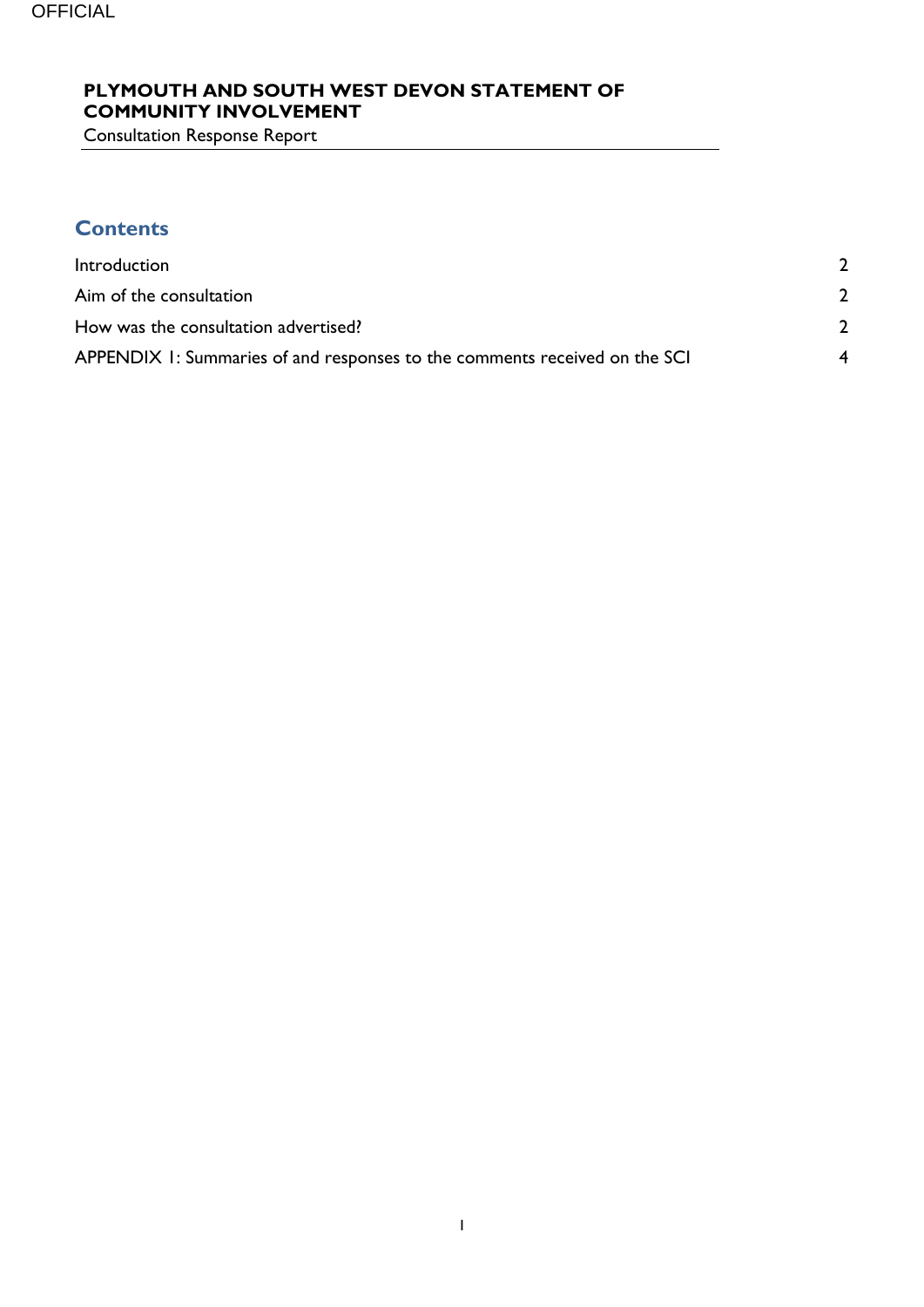#### <span id="page-1-0"></span>**INTRODUCTION**

- 1. In March 2019 the Plymouth and South West Devon Joint Local Plan (JLP) was adopted by the three JLP authorities: Plymouth City Council (PCC) South Hams District Council (SHDC) and West Devon Borough Council (WDBC).
- 2. The need for a joint Statement of Community Involvement, or 'SCI', between the three local authorities was needed to builf on the work of the JLP and to provide a consistent baseline to support the continued cooperation in planning across the three Local Planning Authorities

(LPA).

- 3. This document sets out the representations received during the public consultation on the draft SCI which ran from 13 November 2019 to 5pm on Monday 6 January 2020.
- 4. In total 14 comments were made by 8 consultees.
- 5. To view a summary of the comments received and the LPAs' responses please see APPENDIX I.

## <span id="page-1-1"></span>**AIM OF THE CONSULTATION**

- 6. A consultation statement was produced and was available for information only. This document set out the JLP authorities approach to engagement on both the draft SCI and the draft Plymouth and South West Devon Supplementary Planning Document (SPD) which was also out for consultation during this time.
- 7. The aim of the SCI consultation is to seek views on the proposed principles, approaches and guidelines relating to the implementation of planning-related consultations. The consultation provided an opportunity to comment on these matters and to suggest changes that will be considered by the Councils.
- 8. Below is a bullet-point summary of the changes made to the SCI:
	- Paragraph 1.13 has been amended to include a reference to the Town and Country Planning (Local Planning) (England) Regulations 2012, which set out a list of statutory consultees for the purpose of the Duty to Cooperate. This change has been made in response to a comment from Highways England.
	- The first sentence of paragraph 4.2 has been changed to read "All consultations on DPDs will comply with the Town and Country Planning (Local Planning) (England) Regulations 2012 by achieving the following as a minimum:" to make clear that the process of producing a DPD will follow the steps set out in regulations. This change has been made in response to a comment made by Bovis Homes Plc.
	- The table under paragraph 8.5 has been slightly amended to bring it into line with National Planning Policy Guidance on the publicity around planning applications, to clarify that where site notices are required, at least one notice will be used.
	- The Councils have also taken the opportunity to make minor typographical and factual changes to the SCI before it is finalised.

## <span id="page-1-2"></span>**HOW WAS THE CONSULTATION ADVERTISED?**

- 9. Whilst each JLP authority produced their own material to promote the consultation, common language and the JLP branding was used. During the consultation:
	- Banners advertising the consultation were put on the three corporate websites.
	- 9,383 e-newsletters were sent out across the three JLP authorities via gov. delivery.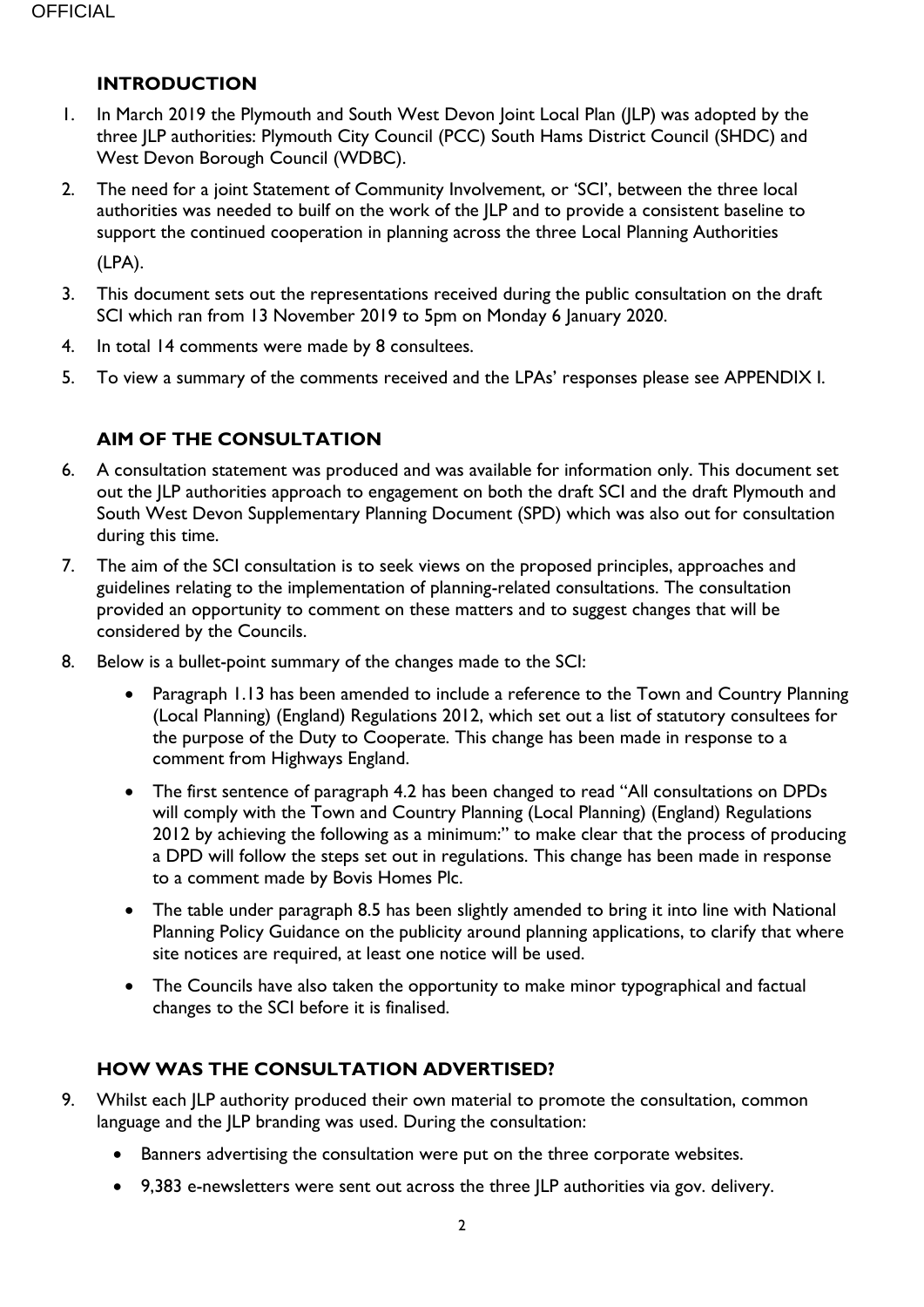- The consultation was promoted via social media.
- E-mails were sent to specialist groups.
- 2,308 letters were sent out to all on the JLP consultation database who had signed up to be kept up to date with planning news but do not have e-mail addresses.
- Posters advertising the consultation were displayed in all libraries and in First Stop in Plymouth.
- Due to the detailed and technical nature of the consultation no events were planned, however officers were available to attend specific meetings on request as and when appropriate.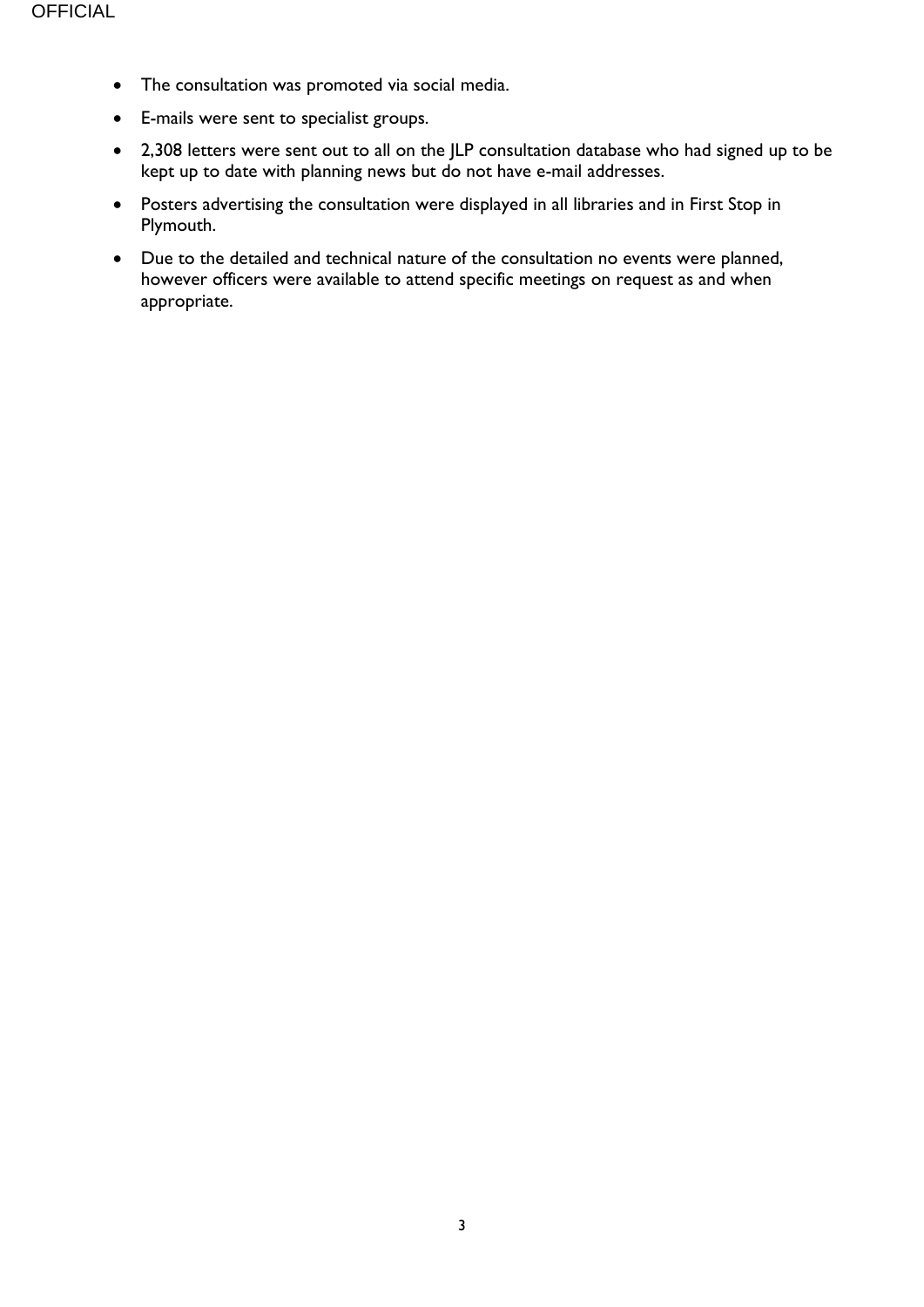ord "meaningful" does not simply relate to "jargon free" and "clear" is not a reasonable substitute. Section 8 Community Involvement is already a requirement for n types and developers are always encouraged to tation with relevant sections of the community prior to a planning application. The Council welcomes the pout a greater involvement in the planning process neet with the Plymouth Civic Society to explore how the can be achieved in a practical way.

est groups can register to receive the planning wish to comment on through the PCC website. The s the Plymouth Civic Society's greater involvement in ess and officers will meet with the Plymouth Civic  $\epsilon$  how this can be achieved in a practical way and how t here can be accommodated.

ees for the purpose of the Duty to Cooperate are set 4 of the The Town and Country Planning (Local  $\theta$ ) Regulations 2012. It would not be helpful to repeat as any change made by Government to the Regulations SCI out of date. However, it may be helpful to include lations to assist people using the SCI to find a tory consultees.

4.2 All consultations on DPDs will comply with the ry Planning (Local Planning) (England) Regulations 2012 ollowing as a minimum.

not necessary. Once an SPD has been adopted, it d without following the process set out in regulations SPD - which includes consultation.

tent with the provisions of the NPPF - no change

the minimum requirements for consultation. The Itation, including any specific elements going beyond ill be decided as part of the consultation on a specific  $lication$  - the SCI ensures that certain minimum e met. The Local Validation list sets out requirements plications to meet before being accepted and ot considered that the wording here needs to be ra 1.11 recognises that DCC and DNP have their own documents and applications that they deal with - it eir opportunity to comment on such matters being nouth, South Hams or West Devon. Para 1.13 - the r is independent.

the minimum standards the Councils will apply to cises. It cannot discuss how applications are nore information on this see the JLP and the SPD, policies which are used to decide planning eral of which relate directly to the issues raised in the

#### <span id="page-3-0"></span>**APPENDIX 1: SUMMARIES OF AND RESPONSES TO THE COMMENTS RECEIVED ON THE SCI**

| <b>Comment</b><br>ID    | Objective<br>ID<br>(Agent) | Full<br><b>Name</b><br>(Agent) | Company /<br>Organisation<br>(Agent) | <b>Objective</b><br>ID<br>(Consultee) | <b>Full Name</b><br>(Consultee) | Company /<br>Organisation<br>(Consultee)                     | <b>Comment summary</b>                                                                                                                                                                                                                                                                                                                                                                       | <b>Summary</b><br>statement | <b>Response</b>                                                                                                                                                                                                                                                  |
|-------------------------|----------------------------|--------------------------------|--------------------------------------|---------------------------------------|---------------------------------|--------------------------------------------------------------|----------------------------------------------------------------------------------------------------------------------------------------------------------------------------------------------------------------------------------------------------------------------------------------------------------------------------------------------------------------------------------------------|-----------------------------|------------------------------------------------------------------------------------------------------------------------------------------------------------------------------------------------------------------------------------------------------------------|
| 5                       |                            |                                |                                      | 273925                                | Mr Richard<br>Sroka             | Plymouth<br><b>Civic Society</b>                             | Section 2 - replace "meaningful" with<br>"clear" Section 3 - support Section 8<br>suggests: I. developers are further<br>encouraged to undertake pre application<br>consultation 2. Relevant organisations<br>should be recognised as non-statutory<br>consultees. 3. Applicants should submit<br>a project statement of community<br>involvement as part of larger planning<br>applications | No change needed            | Section 2 - the wo<br>and therefore the<br>- A statement of C<br>certain application<br>undertake consult<br>the submission of<br><b>Plymouth Civic Sc</b><br>and officers will m<br>this can be achiev                                                          |
| 4                       |                            |                                |                                      | 487799                                | Mr Dennis<br>Silverwood         | Tamerton<br><b>Foliot Village</b><br>Conservation<br>Society | Further definition required on who is<br>consulted for particular applications                                                                                                                                                                                                                                                                                                               | No change needed            | Community intere<br>applications they v<br>Council welcomes<br>the planning proce<br>Society to explore<br>comments set out                                                                                                                                      |
| $\overline{\mathbf{3}}$ |                            |                                |                                      | 609794                                | Sharon<br><b>Jenkins</b>        | Natural<br>England                                           | No comments made                                                                                                                                                                                                                                                                                                                                                                             | No change needed            |                                                                                                                                                                                                                                                                  |
| 4                       |                            |                                |                                      | 961935                                | Sally Parish                    | Highways<br>England                                          | Include a list of statutory consultees in<br>the SCI                                                                                                                                                                                                                                                                                                                                         | Change to be made           | Statutory consulte<br>out in Regulation<br>Planning) (England<br>these in the SCI, a<br>would make the S<br>a link to the Regul<br>definition of statut                                                                                                          |
|                         |                            |                                |                                      | 1002518                               | Martyn Dunn                     | South West<br>Water                                          | No comment                                                                                                                                                                                                                                                                                                                                                                                   | Noted                       |                                                                                                                                                                                                                                                                  |
| $\mathbf{H}$            | 1238260                    | lan<br>Jewson                  | Walsingham<br>Planning               | 1003640                               |                                 | <b>Bovis Homes</b><br>Limited                                | Para 4.2 should make reference to the<br><b>Local Planning Regulations</b>                                                                                                                                                                                                                                                                                                                   | Change to be made           | Add to para 4.2"<br><b>Town and Countr</b><br>by achieving the fo                                                                                                                                                                                                |
| 12                      | 1238260                    | lan<br>Jewson                  | Walsingham<br>Planning               | 1003640                               |                                 | <b>Bovis Homes</b><br>Limited                                | SCI should say that any changes to an<br>adopted SPD will be subject to<br>consultation                                                                                                                                                                                                                                                                                                      | No change needed            | This suggestion is<br>cannot be changed<br>for producing an S                                                                                                                                                                                                    |
| $\overline{13}$         | 1238260                    | lan<br>Jewson                  | Walsingham<br>Planning               | 1003640                               |                                 | <b>Bovis Homes</b><br>Limited                                | Community consultation requirements<br>should be referenced against the NPPF                                                                                                                                                                                                                                                                                                                 | No change needed            | The SCI is consist<br>required.                                                                                                                                                                                                                                  |
| 6                       |                            |                                |                                      | 1191222                               | Mr Graham<br>Palmer             |                                                              | Detailed points related to paragraphs                                                                                                                                                                                                                                                                                                                                                        | No change needed            | The SCI sets out 1<br>details of a consul<br>the minimums, wi<br>document or appl<br>standards must be<br>for all planning ap<br>processed. It is no<br>strengthened. Par<br>SCIs for planning<br>does not limit the<br>dealt with by Plym<br>Planning Inspector |
|                         |                            |                                |                                      | 1191222                               | Mr Graham<br>Palmer             |                                                              | The SCI should set out how<br>development proposals will be<br>considered and how they will be<br>required to take account of climate<br>emergency.                                                                                                                                                                                                                                          | No change needed            | The SCI sets out 1<br>consultation exer<br>processed. For m<br>which contain the<br>applications - seve                                                                                                                                                          |